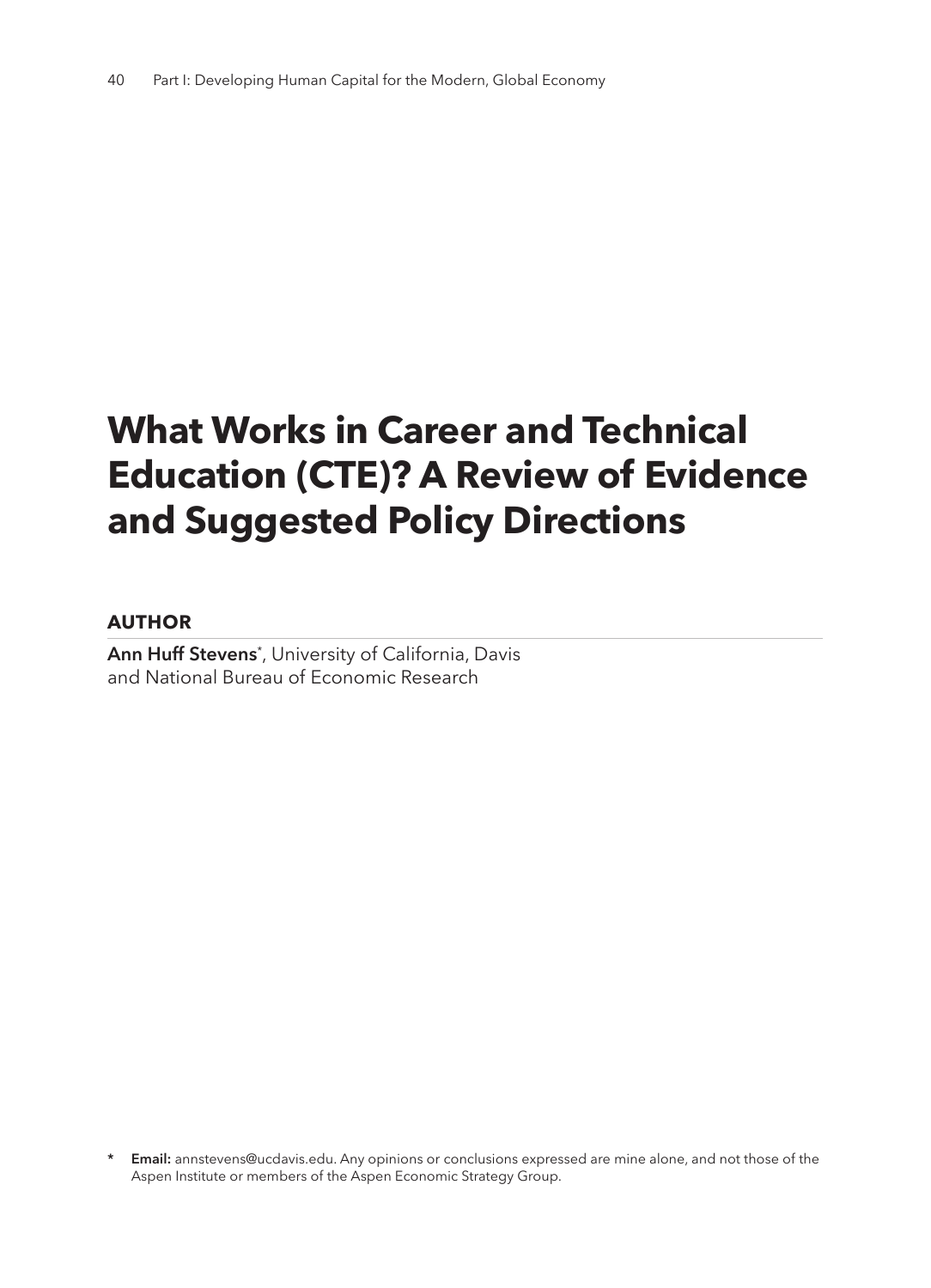### **ABSTRACT**

Career and technical education (CTE) is widely viewed as an important alternative to traditional four-year colleges, a means of increasing the earnings of U.S. workers, and an effective response to the changing skill requirements of U.S. employers. While abundant evidence confirms that CTE offerings at public institutions can increase the earnings and employment rates of graduates, substantial barriers to successful expansion of high-quality CTE remain. These barriers include a lack of accessible information about program quality that makes it difficult for students to identify high-return programs and insufficient funding for both CTE students and the public institutions that provide high-quality programs. Low completion rates among those starting CTE programs also limit their positive earnings effects.

# **1. Introduction**

### **OVERVIEW AND DEFINITIONS**

Career technical education, or CTE<sup>1</sup>, generally refers to educational programs that are specifically designed to prepare students for future employment in a particular sector or occupation. CTE programs frequently combine career-specific instruction with more traditional academic content, with an emphasis on applying academic skills to career settings. In practice, CTE programs train individuals for a wide variety of occupations and industries (e.g., early childhood instruction, welding, correctional officer positions) with a wide range of technical skill requirements.

CTE is provided in several types of settings. Most community colleges offer a number of CTE programs, including short-term "certificates" or "diplomas" that require between six months and two years of study, as well as programs that lead to twoyear associate degrees. CTE is also offered by for-profit colleges, and the fraction of "occupational education" programs offered by these for-profit institutions is rising. Nonprofit organizations that are not affiliated with educational institutions also offer employment training programs; substantially less is known about the population served and the offerings of these organizations. Finally, many high schools offer CTE programs for their students, often with dual goals of preparing students for future employment and increasing the chances that students graduate from high school.

Individuals frequently become connected to CTE via federal employment and training programs. Currently, for example, CTE is part of the services offered under the Workforce Investment and Opportunities Act (WIOA) of 2014, which replaced

<sup>1</sup> CTE was previously referred to as "vocational education" and is similar to the Department of Education's classification of "occupational field of study" programs. The terms are largely interchangeable for the purposes of this brief. For an extended discussion of the definition of CTE, see Career and Technical Education Foundation (n.d.).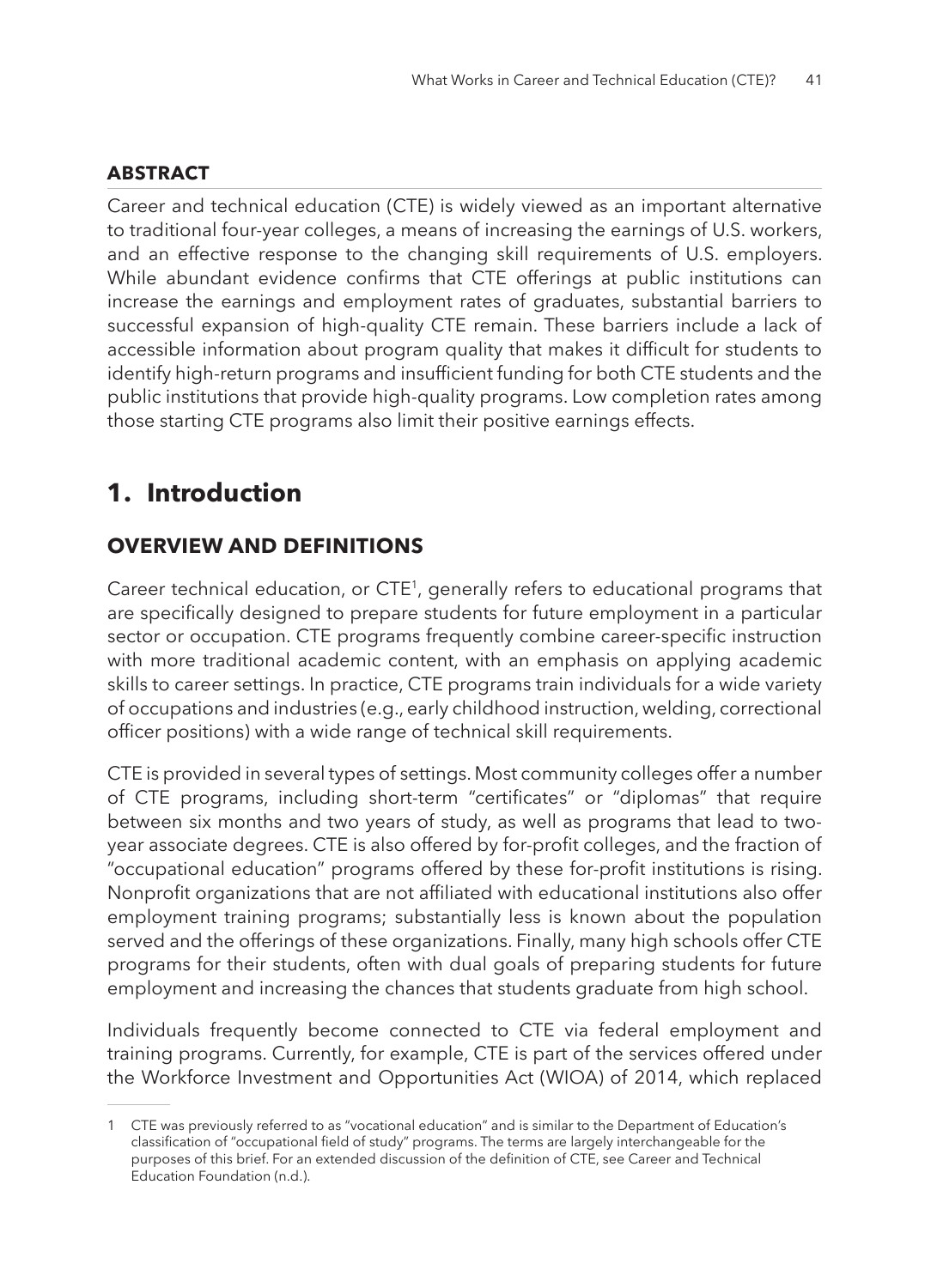and expanded the Workforce Investment Act (WIA), passed in 1998.<sup>2</sup> Other programs such as Trade Adjustment Assistance (TAA), Temporary Assistance for Needy Families (TANF), and the Supplemental Nutrition Assistance Program (SNAP) also refer workers to CTE.

All of these federal employment programs offer some workers other services as well, such as job search assistance or career counseling. These umbrella federal employment and training programs (and their predecessors) have often been the subject of formal evaluations. Thus, evidence on CTE comes from both evaluations of CTE courses and degrees directly and from evaluations of federal employment and training programs that refer workers to these CTE programs.

The population that CTE serves includes two distinct groups. The first is a category of workers referred to broadly as "disadvantaged workers" or the "hard to employ" these are workers with low levels of education, skill, prior wages or experience, and/ or other sources of disadvantage (such as prior incarceration).3 The second group is composed of "displaced" or "dislocated" workers who have lost long-term jobs.

In recent years, interest in CTE as a means of assisting both of these groups has expanded. The Great Recession and the job losses resulting from globalization and automation have highlighted the potential need for retraining for those affected by labor market disruptions. Over a longer time frame, stagnant wages at the lower end of the income distribution and the low rates of college completion among disadvantaged groups have focused attention on the need for increased access to CTE.

### **THE EVIDENCE ON CTE AT PUBLIC COMMUNITY COLLEGES AND FOR-PROFIT SCHOOLS**

Economists and educational researchers who study the labor market returns to education have often ignored community colleges, and have paid even less attention to vocational or CTE programs within those colleges.

Fortunately, this tendency has been corrected in recent years. A number of new studies examine the labor market returns to community college CTE programs. Virtually all of these studies are nonexperimental—they use observed data to compare the earnings of a group of workers who completed community college degrees or certificates to a comparable group of workers who did not receive CTE awards. The

<sup>2</sup> For an overview of the success of WIA programs for disadvantaged adults, and suggestions for building on that success, see McConnell, Perez-Johnson, and Berk (2014).

<sup>3</sup> This group is sometimes further divided into disadvantage adults and disadvantaged youth. For purposes of space, this brief will focus almost entirely on the adult population.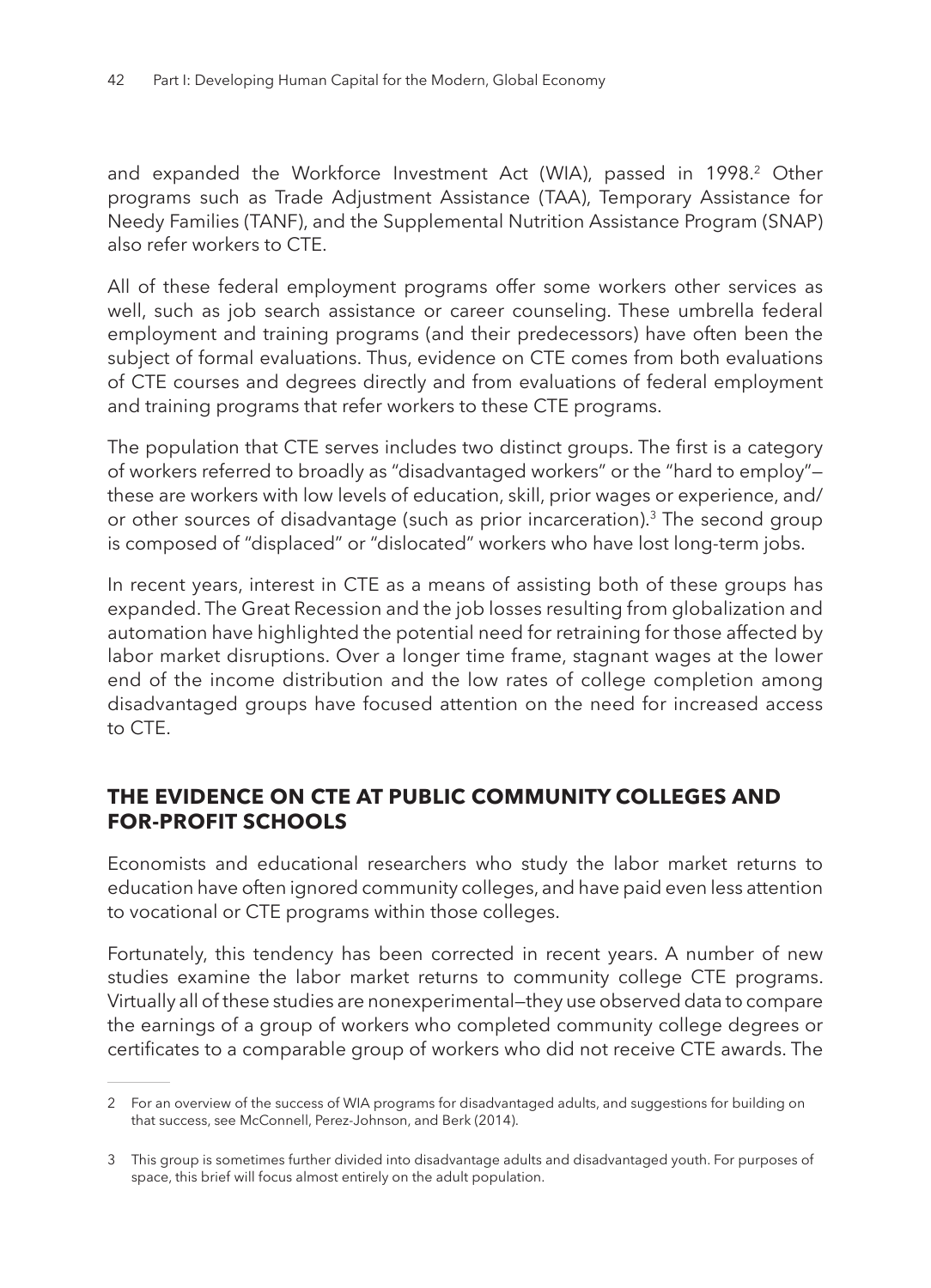best of these nonexperimental studies use CTE participants' own preenrollment earnings to improve their ability to capture the true program effects. While this methodology is not perfect, these studies nonetheless provide useful evidence on the effects of CTE programs.

Many of these new studies show positive returns to CTE certificates and degrees obtained at community colleges. Research on CTE offerings at California community colleges showed that completion of certificate programs in CTE fields increased earnings by 14% to 28% and employment rates by 2 to 4 percentage points (more in the case of health fields). The same study found that longer certificate programs offered slightly higher returns—completion of an associate degree in a CTE field increased earnings by 27%. The highest returns were in the health occupations, but earnings increased by 15% to 22% in nonhealth occupations as well (Stevens, Kurlaender, & Grosz, 2018).

A study of Kentucky community colleges (Jepsen, Troske, & Coomes, 2016), using similar methods, showed that CTE associate degrees increased earnings, and that shorter CTE "diploma" programs increased the earnings of men (but not women). Xu and Trimble (2016) showed positive and significant returns, on average, to both short- and longer term certificates in North Carolina and Virginia.

Studies from other states have produced mixed evidence, often with positive returns only for some certificates or groups. Jacobson, Lalonde, and Sullivan (2005) focused on community college programs serving dislocated workers specifically and found positive effects for CTE programs with heavy science and math components, but little return to other areas of study.

Several studies of CTE in community colleges show differing results for men and women, and virtually all point to significant variation across occupational fields. These two findings may be related since men and women are often found to enroll in quite different fields within the set of CTE programs. In California, for example, women make up two-thirds of CTE award recipients in the high-return, health-related fields, but also account for 88% of CTE award recipients in the much lower return family and consumer services sector. This highlights the fact that heterogeneity in the effects of CTE programs across fields may interact with uneven allocation by gender, race, and other worker characteristics across these fields, leading to potential differences in the average effects of CTE programs across population subgroups.

Another recent study by Cellini and Turner (2018) offers important evidence on how the effectiveness of CTE varies across institutions. The researchers estimated CTE returns across all states, and also compared the returns to CTE programs offered by community colleges to those offered by for-profit colleges.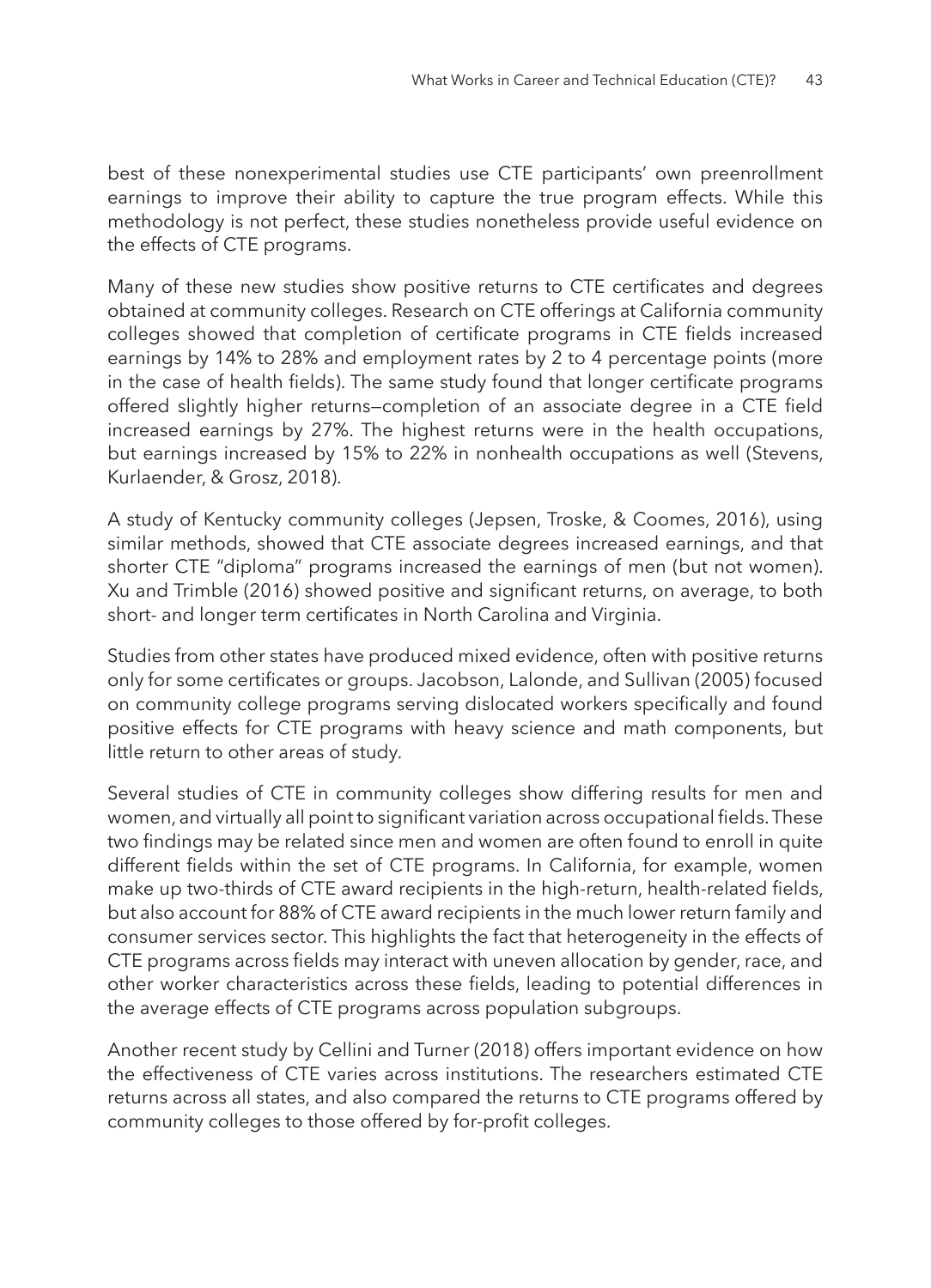The researchers found that completing a CTE certificate at a public institution (primarily community colleges) increased annual earnings by more than 30%, on average, and increased employment rates by 4 percentage points, consistent with the more positive findings summarized above. Cellini and Turner (2018), however, found dramatically lower earnings and employment effects of for-profit CTE program completion. Individuals completing certificates at for-profit schools saw their earnings increase by roughly 15%, half the return of a public institution CTE program. The authors caution that these results could be skewed by the fact that their dataset included the years of the Great Recession, during which time earnings were trending downward for low-skill workers. Nonetheless, their findings suggest that the returns to for-profit programs deserve significant scrutiny.

Cellini and Turner (2018) offer another important contribution by providing estimates of the earnings and employment effects of beginning, but not completing, a CTE program. This produces even greater cause for skepticism with respect to CTE programs at for-profit colleges. Students who enrolled in, but did not complete, a CTE certificate program at a for-profit institution saw their earnings fall by approximately 9%. By contrast, among students who enrolled in but did not complete a CTE program at a public institution, the researchers found a 6% earnings increase.

Finally, as noted above, many public high schools also offer CTE coursework and tracks. While the primary focus here is on programs for adults, a recent survey by Jacob (2017) summarizes the limited evidence on high school CTE. He notes one frequently cited evaluation of CTE "Career Academies" within public high schools that found little evidence of improved graduation rates or college enrollment and no effect on earnings for female students, but did find evidence of increased earnings for male students (Kemple & Willner, 2008). Another recent evaluation considered regional vocational and technical high schools—entire schools devoted to CTE instruction—in Massachusetts. This study found strong effects on high school graduation from attending these high schools, but little effect on academic achievement within high school (Dougherty, 2018).

As the research highlighted above illustrates, the first answer to the question of "what works" in CTE is that while there is variation by the length of the certificate, the field of study, and the state, the overall evidence suggests that CTE programs at public community colleges can raise earnings and improve employment prospects. Even among workers who enroll and only partially complete short-term CTE training, the programs appear to provide some benefits. In the for-profit CTE sector, by contrast, there is evidence that completion of certificate programs produces much lower returns for the typical graduate (as compared to graduates of public programs), and that enrollment without completion may actually lower earnings significantly.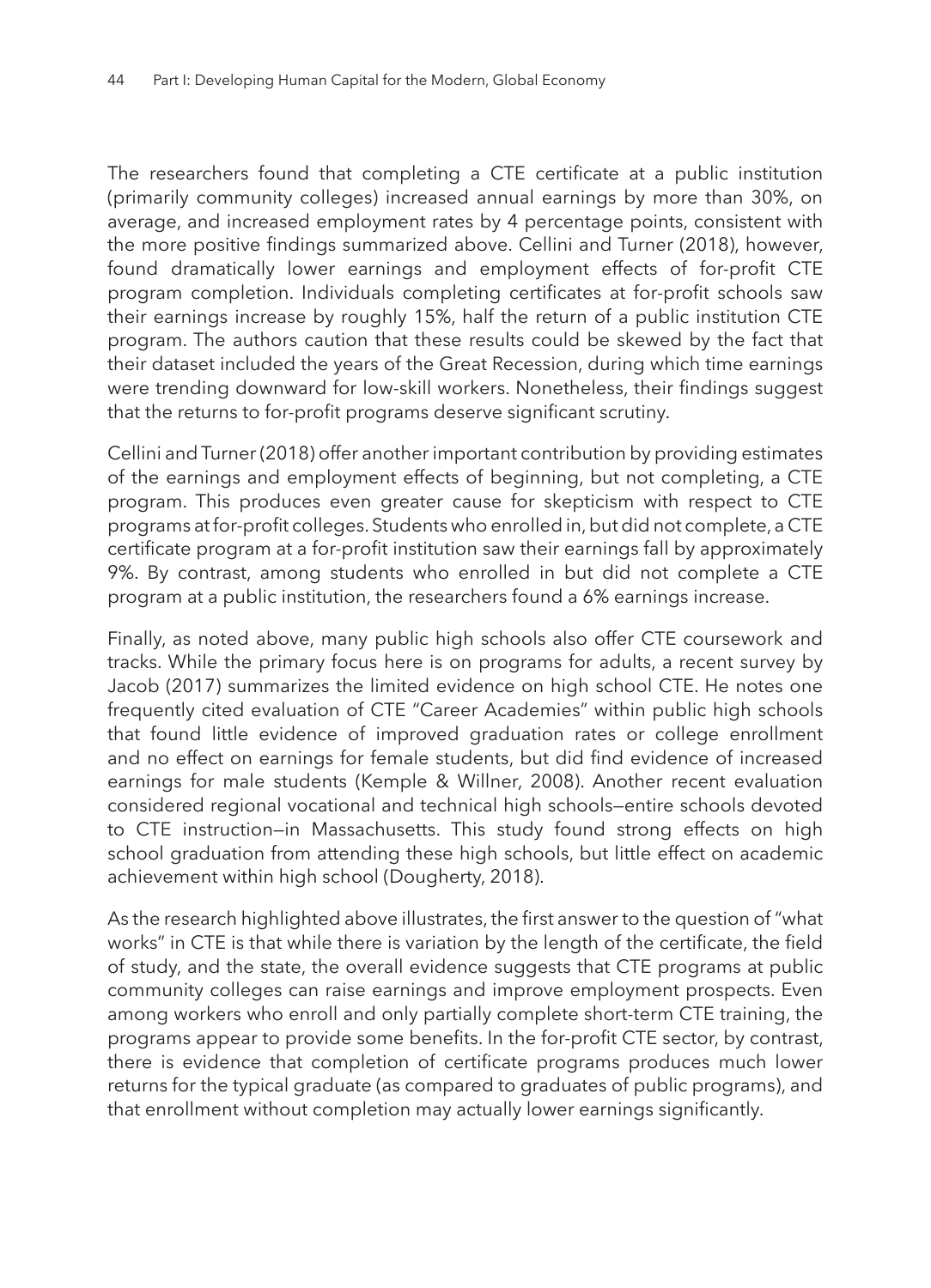## **THE EVIDENCE ON FEDERAL TRAINING PROGRAMS**

Individuals can also come to CTE programs through safety net or federal employment and training programs. A separate set of evidence on the effectiveness of CTE for U.S. workers comes from the evaluation of these federal programs. Unfortunately, a reading of media coverage relating to major federal employment and training efforts provides a negative and confusing picture of the effectiveness of training. For example, major evaluations of these federal programs have generated the following headlines from across the political spectrum:

- "The False Promises of Worker Retraining" (Selingo, 2018)
- "So far, federal job-training programs have been outright failures" (Muhlhausen, 2017)
- "In the Dark on Job Training: Federal Job Training Programs Have a Record of Failure" (Kersey & Muhlhausen, 2004)

An overly negative media characterization of program evaluation studies might not be unusual, but in this case it is symptomatic of widespread and continuing skepticism of federal programs that rely heavily on the public CTE offerings summarized as generally effective above.4 Understanding how and why this conflict exists is helpful in untangling the ways in which the evidence on federal employment and training initiatives relates to the more direct evidence on returns to CTE programs.

First, a key distinction between studies of the effects of certificates and degrees earned by individuals versus studies of federal employment and training programs is that most federal programs offer a combination of employment (or reemployment) services and training services. This means that many, and sometimes the majority of, participants in these federal programs do not receive any actual CTE.

Second, even when focusing on program participants who do receive training, it is important to understand the benchmark against which the effects of training under the program are compared. The preferred approach to evaluating federal training programs is to use random assignment into the program or into the program's available services, so that eligible or participating individuals can be compared to a control group of nonparticipants.

In the case of the most recent WIA study (McConnell et al., 2016) that addresses training specifically, individuals eligible for WIA services were randomly allocated to receive: (1) only job search; (2) more intensive services but not training; or (3) all

<sup>4</sup> If anything, headlines from earlier decades were even more negative, likely reflecting the fact that federal programs in this area have improved over time. Evaluations of the Job Training Partnership Act (JTPA) or Comprehensive Employment and Training Act provisions did not provide much evidence of success.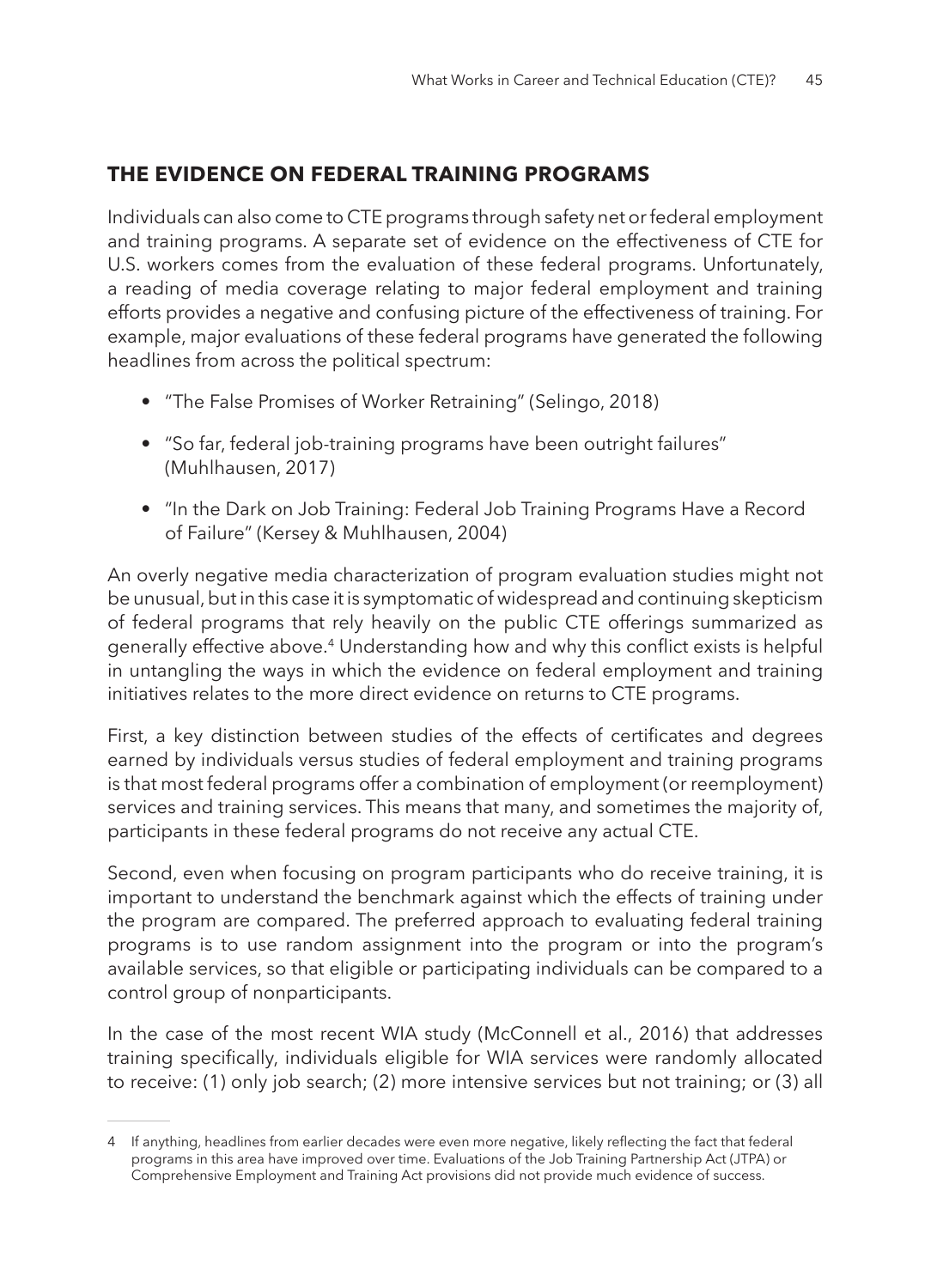services including training. Thus, the assessment of training within WIA is based on a comparison of the earnings for those randomly selected to be offered training and those offered only the less intensive program services.

Random assignment is generally viewed as the gold standard for program evaluation, but in this case, random assignment may uncover an answer to a narrow question that does not inform us about the effectiveness of training or CTE more generally. The problem here (and in many other related program evaluations) is that members of the control group are free to engage in training outside of the program, and many of them do. The WIA study reports that, among those randomly assigned to receive training, 43% actually did so. Among the control group, 30% participated in training (outside the program). Thus, the WIA evaluation of training compares a group in which 43% receive training to a group in which 30% receive training, so simple differences in outcomes cannot be directly interpreted as the effect of training.

To understand the importance of this detail given the actual rates of training participation in the WIA study, imagine a hypothetical case in which we know that any type of training raises annual earnings by \$4,500 (and assume those without training get no earnings boost). Using the actual rates of training participation from the WIA study, a comparison of the treatment and control groups in this (hypothetical) case would show that the treatment group experienced an earnings increase of:

 $(.43)*(\$4500) + (.57)*(\$0) = \$1935.$ 

The control group would show an earnings increase of:

 $(.30)*(\$4500) + (.70)*(\$0) = \$1350.$ 

A naïve conclusion from the randomized trial would be that the "treatment" increased earnings by less than \$600, the difference between the treated and untreated groups. That finding would coexist with the underlying fact that training (in this example) actually raised the earnings of those who received it by \$4500. In this setting, the randomized study correctly identified the effect of the program, but the size of that effect was largely driven by the fact that the majority of the treated group received no training, and a large minority of the control group did receive training.

The time frame of the WIA evaluation (and likely many other evaluations) also contributes to the negative view of the study results. The study was the first round of two planned evaluations and presented results on earnings and employment outcomes 15 months after the initial offering of WIA services. In many cases, training had not been completed, or had barely been completed. Many CTE programs offered through community colleges can take one to two years to complete, assuming fulltime study (which may be impossible without some form of income support). Other intensive services will also take time to complete. As the WIA study authors note: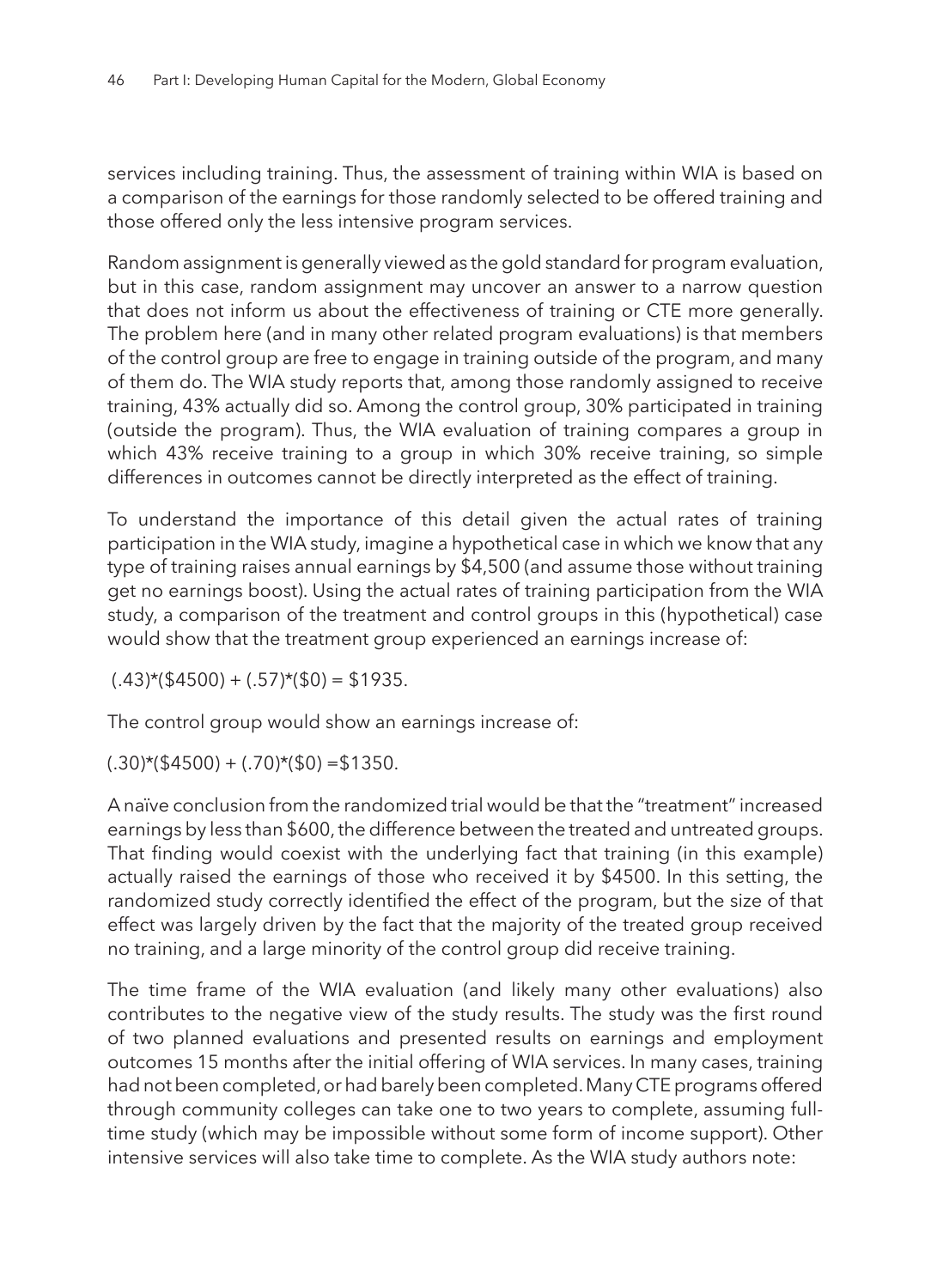It is too soon to judge the effectiveness of the availability of both training and intensive services. Just as five quarters is too short a period to judge the effectiveness of training, it is also too short a period to judge whether the availability of both WIA-funded training services and intensive services was more effective than a counterfactual in which neither of these services were available. (pg. XXVII)

While 15 months is enough time to observe the effectiveness of short-term job search assistance or career counseling on labor market outcomes, it is clearly not long enough to correctly evaluate the effectiveness of 12- to 24-month training programs. Because programs are administered as a single unit, these types of evaluations may not deliver informative analysis of individual components of the programs.<sup>5</sup>

An earlier, nonexperimental study of WIA's effectiveness also looked at the training component of the federal program (Heinrich, Mueser, Troske, Jeon, & Kahvecioglu, 2013). The lack of an experimental framework in this study means that selection into the WIA services could bias results, although the authors used a variety of methods to control for potential bias based on observable characteristics of treated and comparison groups. Like much prior literature, the study found positive effects on earnings for disadvantaged adults who received training, although these results did take some time to appear.

Among dislocated workers, earnings effects were smaller, and negative for several quarters after initiation of training, again reflecting that completion of training takes time. The finding of weaker results for dislocated workers (compared to disadvantaged adults) is common and likely reflects the very large and persistent effects of dislocation on earnings and employment in the absence of any intervention. Nonexperimental matching methods for dislocated workers in particular raise the question of why the control groups are not eligible for dislocation assistance, including the possibility that the controls face better employment opportunities, which could explain the lack of positive findings.

This evidence on training under WIA is largely consistent with reviews of earlier federal employment and training programs. A 1995 review of federal training programs by Robert LaLonde concluded that public sector training programs in earlier decades produced modest gains, with some of the largest gains going to disadvantaged women. This summary also noted the weaker evidence on the systemic benefits of public sector training for dislocated workers (compared to other adult workers).

Later work (Lalonde & Sullivan, 2010) argued that dislocated workers are likely underinvesting in retraining due to insufficient funding and income support and a lack of information about the returns to training, both in general and with respect to specific training programs.

<sup>5</sup> A second evaluation of the WIA programs was scheduled to be released in 2017. While that report has been completed by the contracting agency, the Department of Labor has not released the report at this time.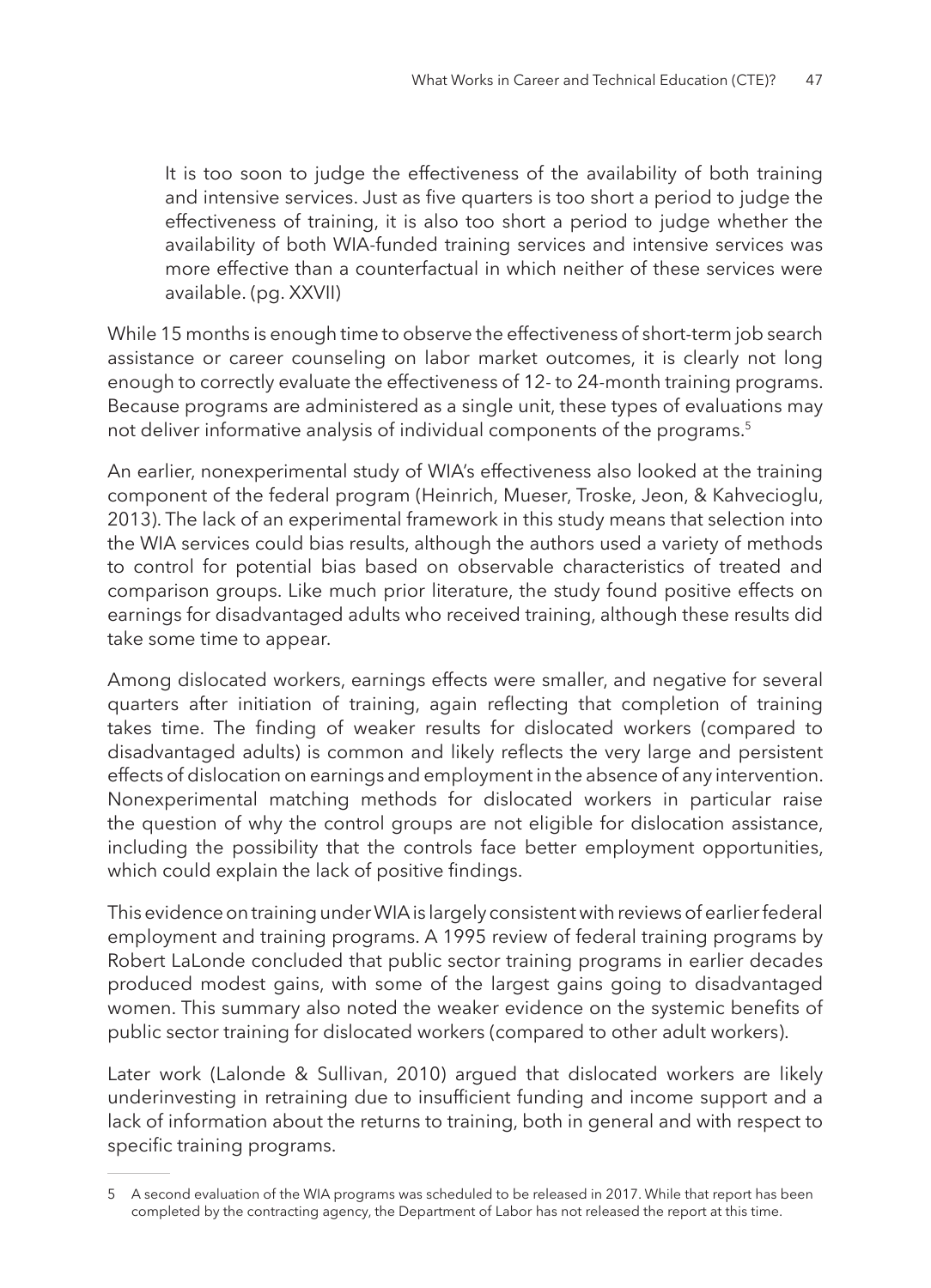# **2. Known challenges for CTE programs**

Even if, on average, CTE programs offered by public institutions produce positive and often substantial returns for those students who complete them, there remain important challenges to overall effectiveness. These include: low completion rates for many programs with positive returns, questions of access and capacity, and a growing need for information to help students distinguish high- from low- or noreturn programs.

CTE is often criticized for having very low completion rates, both in the context of community college programs and in the for-profit sector. The federal WIA evaluation (McConnell et al., 2016) found that, among members of the treatment group participating in any training, approximately 71% completed the training. Among control group members, the comparable completion rate was 60%.

National Center for Educational Statistics (NCES) data include summary measures for all higher education programs eligible for federal aid, including completion rates for cohorts of students enrolling in postsecondary "occupational" fields of study at both for-profit and public colleges. The most recent data available follows cohorts of students that entered these programs during the 2003-4 academic year and observes their completion status as of 2009. Of the 1.3 million students who enrolled in occupational programs in 2003-4, just 40% had completed a degree or certificate six years later.<sup>6</sup>

These low completion rates have many causes and present a genuine reason for caution in evaluating the effectiveness of CTE. At the same time, many workers enroll in CTE coursework specifically to brush up on skills in their current sector and have no plans to complete an entire certificate or degree. Because it can be impossible in many data sources to distinguish those who wish to complete degrees from those who simply want to improve skills with a class or two, it is not necessarily accurate to interpret these low completion rates as failures.

Another under-appreciated challenge to CTE completion likely exists for many dislocated workers. One of the purposes of training and "retraining" is to facilitate the movement of workers from declining industries to those expected to offer employment and robust wages in the future. Individual dislocated workers, however, may not have a clear incentive to transition out of their industry. Many studies of displaced workers show that workers who are able to remain in the same sector, industry, or occupation have better wage outcomes than those who switch.

For example, Couch and Placzek (2010) found that displaced manufacturing workers who leave their specific industry group had earnings losses that were 1.65 to 2 times as

<sup>6</sup> For full table, see National Center for Education Statistics, Table B01 (n.d.a.)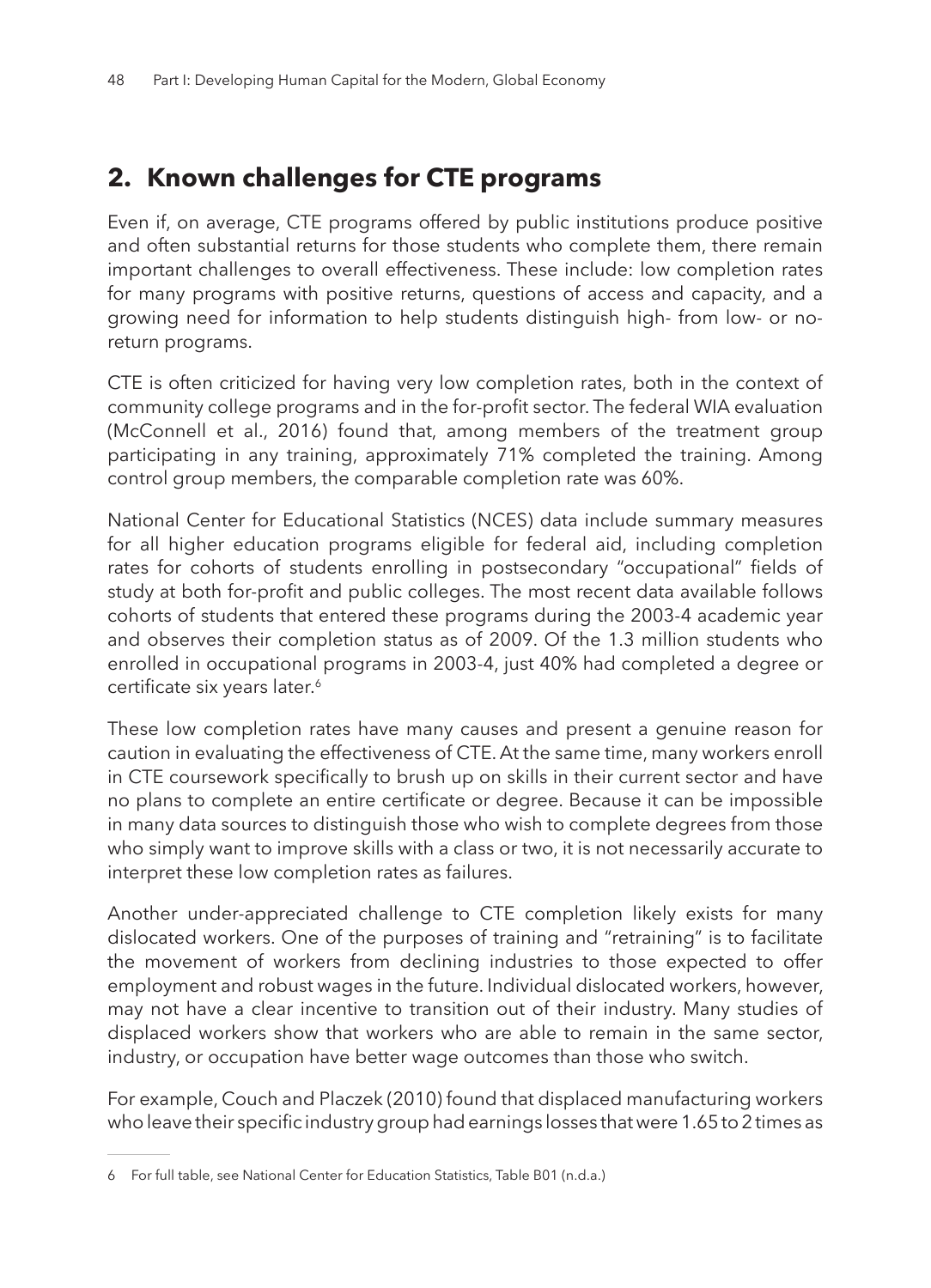large as those reemployed in the same industry, consistent with many earlier studies. This partially reflects the fact that switching industries is likely to reduce earnings in the short- to medium-term. Furthermore, even sharply declining industries do not disappear overnight, so dislocated workers who begin retraining may face strong incentives to return to their industry if the opportunity arises. If the true extent of an industry's decline is uncertain, or if political rhetoric focused on "bringing the jobs back" is added to the picture, it seems almost predictable that many dislocated workers will abandon training to return, at least temporarily, to their prior sector.

Another potential concern with CTE in its current form is access to and capacity of the current system. The fact that large numbers of dislocated workers and disadvantaged adults find their way to training suggests that CTE opportunities are broadly available, but there is also evidence of capacity constraints within highreturn CTE programs. The U.S. Department of Education has noted long wait lists for CTE programs throughout the country (USDOE, 2012).

In California, which has the largest community college system in the nation, CTE programs have often been underfunded, with long waiting lists. A stark example of this comes from work by Michel Grosz (2018), who studied nursing programs offered in the California community college system and found major capacity constraints for this high-return program. Because community colleges are intended to be open access, these constraints often lead programs to establish wait lists or lottery systems for admission to high-demand programs. Grosz analyzed a high-demand, high-return nursing program at a California community college with roughly 30 seats available each year and more than 100 students typically eligible for admission. This mismatch has prompted the program to admit qualified students via a lottery, a solution mimicked by a least a dozen other nursing programs throughout the state. Grosz found that students not admitted to the program via lottery may remain on wait lists for several years before becoming eligible to enroll. While health programs have been in particularly high demand in recent years, these capacity constraints may extend to other programs and states.

Financial challenges in the public higher education sector contribute to access concerns. Economic downturns result in greater numbers of dislocated workers, and high unemployment rates for all workers make it a particularly appealing time to invest in training. Unfortunately, these may be precisely the times when public programs are particularly constrained by state fiscal challenges. In California, for example, Bohn, Reyes, and Johnson (2013) showed that, in the three years following the onset of the Great Recession, there were reductions in the availability of CTE enrollment slots in California Community Colleges of 6-9%.

These financial constraints are particularly important for CTE programs, which are often more expensive to offer than traditional academic programs. For example,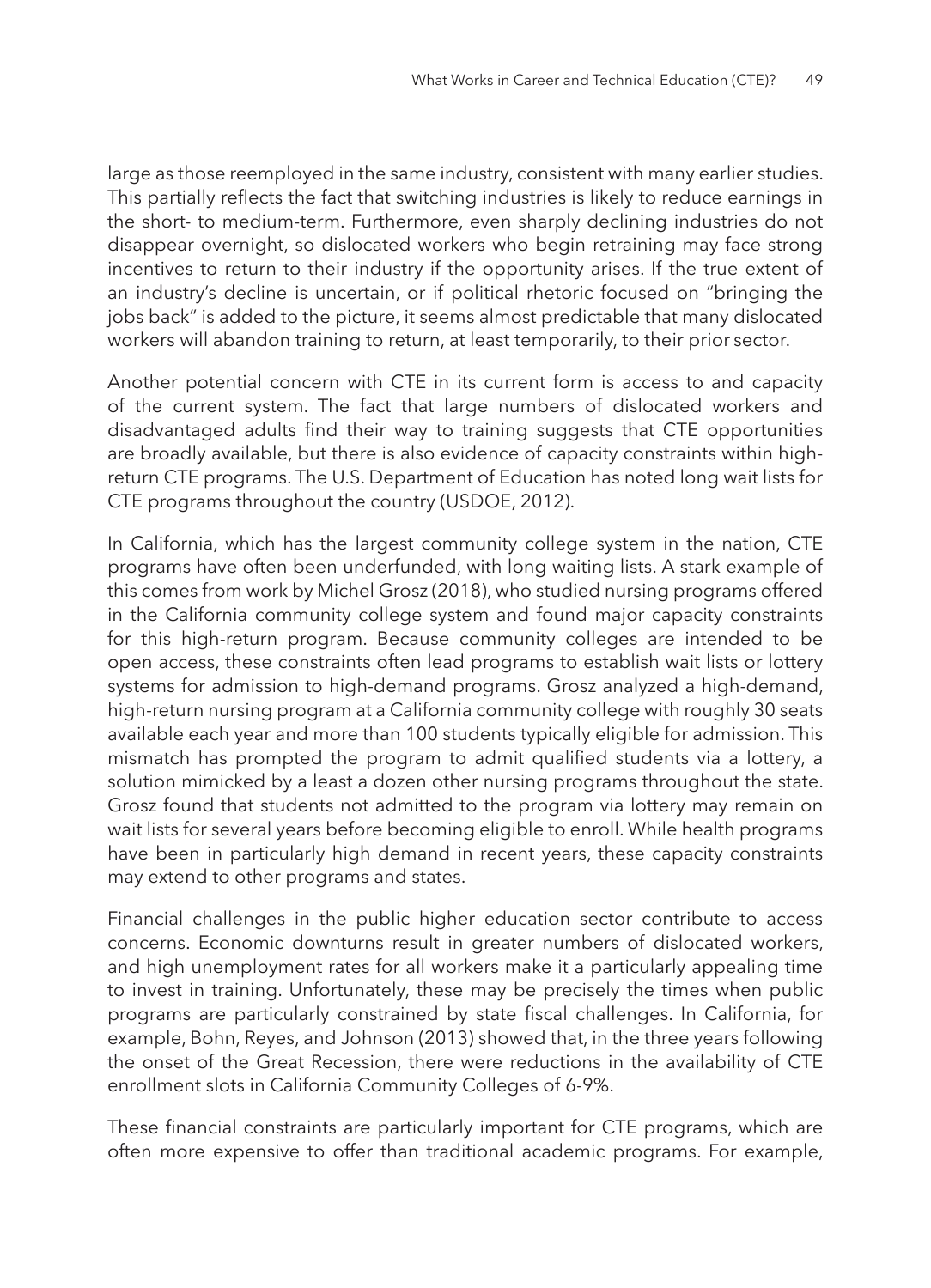researchers have estimated instructional costs per student at community colleges in both academic disciplines and CTE fields (Shulock, Lewis, & Tan 2013). For academic fields including humanities, biology, and engineering, these costs (as of 2011-12) range from \$52 to \$73 per student credit hour. For CTE programs including medical assisting, drafting, and respiratory care, comparable costs are \$131 to \$265 per student. The same researchers note these cost differentials likely reflect class size constraints and specialized lab and equipment needs in some CTE fields.

Finally, given the variation in effectiveness of training for different groups, across public versus for-profit programs, and across different occupational fields, there likely exist substantial and growing information barriers for workers who wish to invest in effective CTE.

This need is most clearly demonstrated by the growth in for-profit CTE programs. Many for-profit programs offer training that is unlikely to significantly boost the earnings of those who enroll, given low completion rates and much lower earnings effects than in the public sector. The trend, however, is toward more for-profit CTE offerings. NCES data shows that from 2000 to 2014, the number of for-profit institutions offering occupational education programs rose from just over 2000 to more than 3000. In 2000, for-profit institutions accounted for 47% of all institutions offering occupational education; by 2014, that share had risen to 57%.<sup>7</sup> While the majority of students completing CTE-type training continue to graduate from public two-year programs, a worker searching for a CTE program will encounter a landscape where for-profit institutions abound.

# **3. The Policy Response**

There is abundant evidence from CTE offerings in the public sector and from properly interpreted studies of federal employment and training programs that occupational training can raise the earnings and employment rates of many workers. At the same time, the growth of CTE programs offered by for-profit institutions with small or negative earnings and employment effects means that even highly motivated workers will benefit from information and guidance to navigate the diversity of CTE options they face.

Furthermore, the lack of extended income support for many disadvantaged and dislocated workers seeking training and the challenging fiscal environment facing many public providers of CTE may pose additional barriers.

A more promising CTE policy should include the following key elements.<sup>8</sup>

<sup>7</sup> See National Center for Education Statistics, Table P141 (n.d.b.) for institutional counts and National Center for Education Statistics, Table P161 (n.d.c.) for student attainment

<sup>8</sup> Robert Lalonde and Daniel Sullivan (2010) present several related policy suggestions in a brief considering the retraining needs of displaced workers.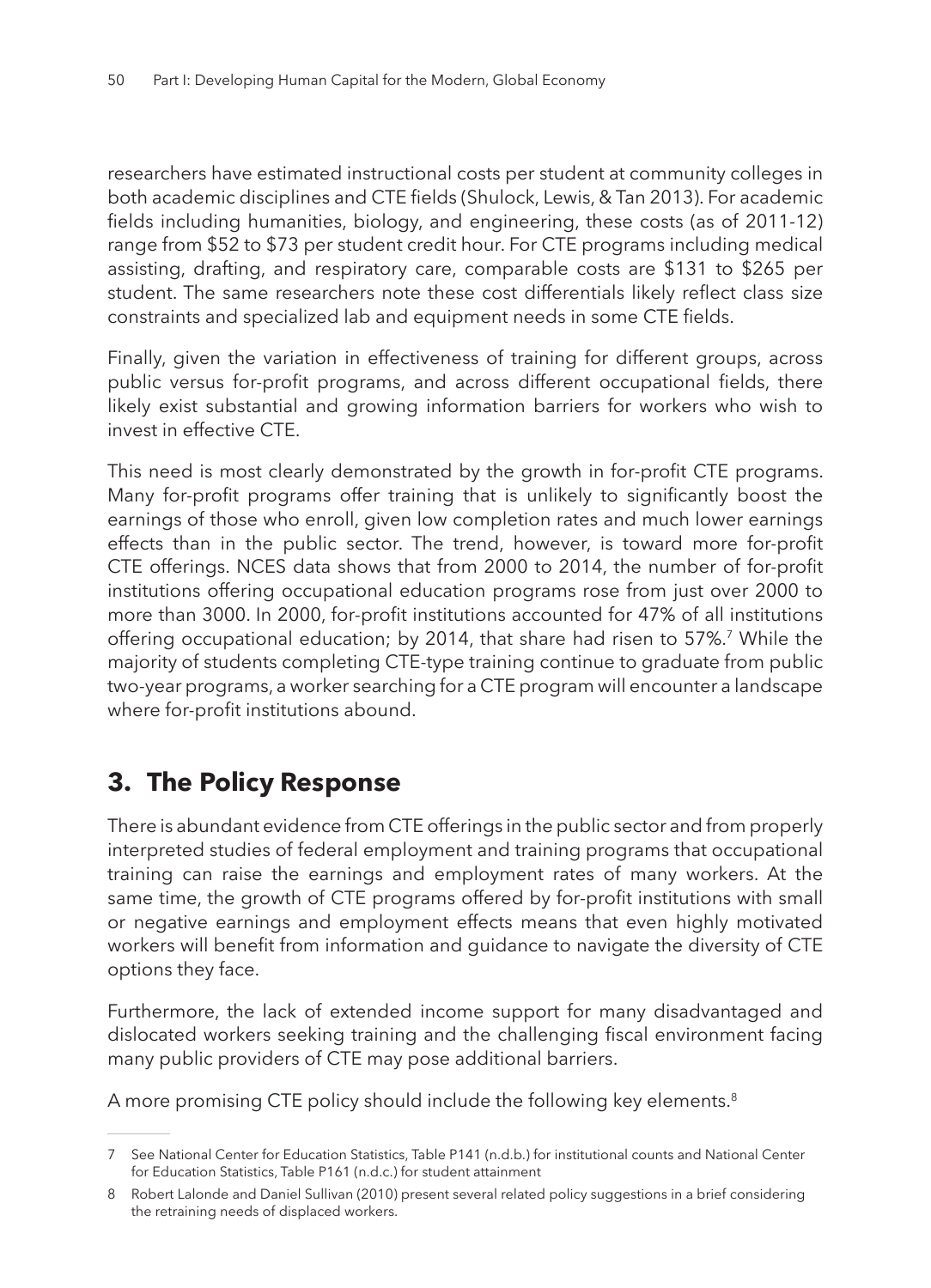### **EXPANDED TRAINING OPPORTUNITIES FOR DISADVANTAGED AND DISLOCATED WORKERS, POTENTIALLY THROUGH AN EXPANSION OF INDIVIDUAL TRAINING VOUCHERS OFFERED UNDER WIOA.**

There is little direct evidence on the number of U.S. workers that should be engaged in training, but simple comparisons with other countries suggest we are underinvesting in CTE. A study by Strittmatter (2016) compared OECD and U.S. involvement in worker training and noted that OECD countries spend approximately 0.15% of their GDP on training which involves just over 1% of the labor force at a given time. In Germany, spending on training is 0.24% of GDP. In the United States, the study noted that just 0.04% of GDP is spent on training.

#### *Expanded income support during training*

Unemployment Insurance in the United States is typically offered for a maximum of 26 weeks, although this may be expanded during national or local recessions. Other safety net programs for prime-age workers are limited and, increasingly, may prioritize work over training to maintain eligibility. Strittmatter (2016) noted that, in Germany, most workers engaged in training have some form of income support; in the United States, only one-in-five training participants receive income support. Workers who must choose between training and a return to employment are likely to face strong financial incentives to return to work, even if it means accepting lowwage work or returning to an industry clearly in decline.

Recent proposals for wage insurance or reemployment insurance over the short- to medium-term could make engagement in, and completion of, training more feasible for a significant segment of the workforce.

#### *Support for capacity building among public sector training providers, especially community colleges*

Given the greater fiscal variability at the state level, a federal role in supporting CTE provision, especially during economic downturns, is likely to be essential to avoid capacity constraints that limit effective training. Federal funding for programs aimed at individual workers should be accompanied by funding for CTE programs.

#### *Improved student access to information about program quality and expected outcomes*

Additional investments in training opportunities for individual workers need to be accompanied by well-designed access to information. As noted throughout, training often raises earnings and employment, but results vary dramatically by the training provider, field of study, and across individuals with different work and career histories.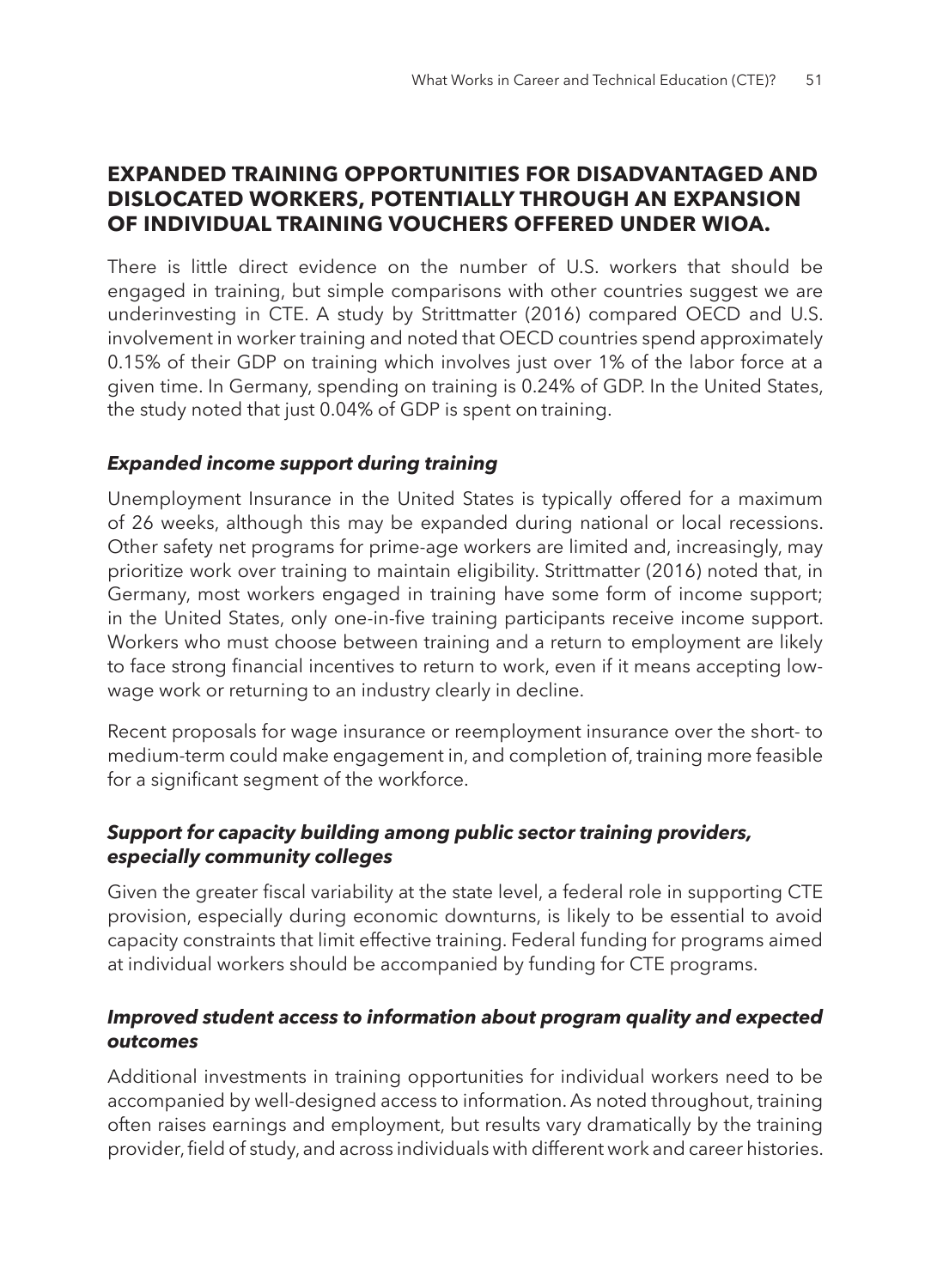At a minimum, workers in need of training support should have answers to the following questions:

- How often do individuals with similar education, work experience, and prior earnings complete a particular CTE program?
- What are the earnings and employment outcomes of individuals who complete this CTE program? Prior to completing the program, were the education, employment, and earnings of those completing the program similar to mine?
- What are the employment and earnings of workers who have been dislocated from jobs in my industry but do not engage in some form of training?

These steps could strengthen current training opportunities, but a final caveat is the need to recognize the limits of training in our current labor market. The best short-term training can raise earnings by perhaps 20%, with other programs offering smaller benefits. The modern economy poses many challenges for American workers, and CTE programs can't solve all of them.

The evidence is strong, however, that current public-sector CTE programs have the potential to improve earnings opportunities for students that enroll in and complete them. Providing better information on which programs are most likely to lead to higher earnings, providing short-term support to workers enrolling in CTE, and financially supporting successful programs even when state budgets are tight can give CTE the best chance of reaching this potential.

# **References**

- Career and Technical Education Foundation. (n.d.). *A Guide to Understanding Career and Technical Education*. Alexandria, VA: Career and Technical Education Foundation. Retrieved from http://www.iwnc.org/images/understanding-cte.pdf
- Cellini, S.R. & Turner, N. (2018). Gainfully Employed? Assessing the Employment and Earnings of For-Profit College Students Using Administrative Data. *Journal of Human Resources*, 1016\_8302R1.
- Couch, K.A. & Placzek, D.W. (2010). Earnings Losses of Displaced Workers Revisited. *American Economic Review*, *100*(1), 572-89.
- Dougherty, S. (2018). The Effect of Career and Technical Education on Human Capital Accumulation: Causal Evidence from Massachusetts. *Education Finance and Policy, 13*(2), 199-148.
- Grosz, M. (2018). *Labor Market Returns to Community College: Evidence from Admissions Lotteries* (Working Paper).
- Heinrich, C.J., Mueser, P.R., Troske, K.R., Jeon, K.S., & Kahvecioglu, D.C. (2013). Do Public Employment and Training Programs Work? *IZA Journal of Labor economics*, *2*(1).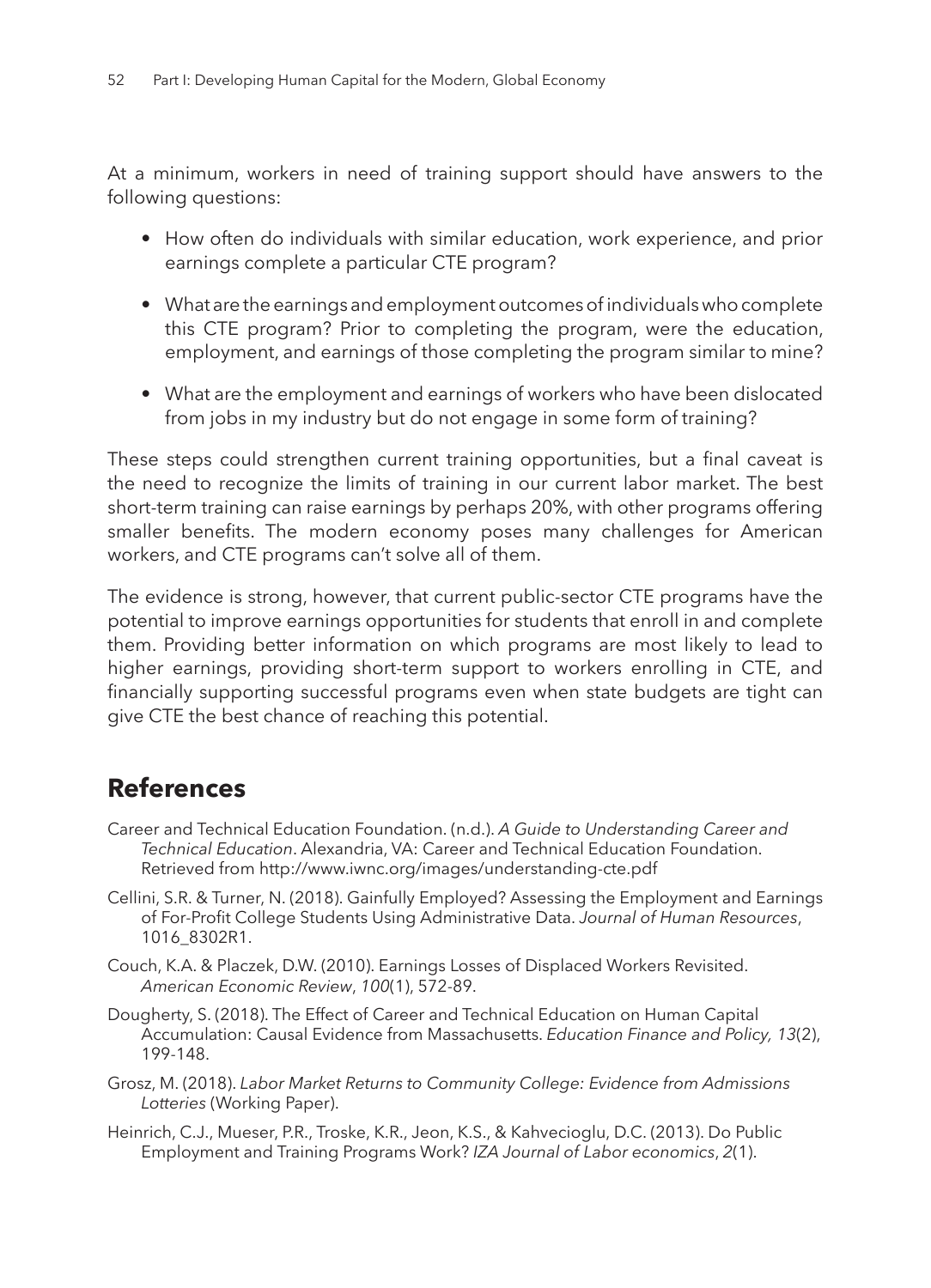- Jacob, B.A. (2017). *What We Know About Career and Technical Education in High School*. Washington, DC: Brooking Institution. Retrieved from https://www.brookings.edu/ research/what-we-know-about-career-and-technical-education-in-high-school/
- Jacobson, L., LaLonde, R.J., & Sullivan, D. (2005). The Impact of Community College Retraining on Older Displaced Workers: Should We Teach Old Dogs New Tricks? *Industrial and Labor Relations Review*, *58*(3), 398–415.
- Jepsen, C., Troske, K., & Coomes, P. (2014). The Labor-Market Returns to Community College Degrees, Diplomas, and Certificates. *Journal of Labor Economics*, *32*(1), 95–121.
- Kemple, J. & Willner, C. (2008). *Career Academies: Long-Term Impact on Labor Market Outcomes, Educational Attainment, and Transitions into Adulthood*. New York, NY: MDRC.
- Kersey, P. & Muhlhausen, D. (2004). *In the Dark on Job Training: Federal Job-Training Programs Have a Record of Failures*. Washington, DC: The Heritage Foundation. Retrieved from https://www.heritage.org/jobs-and-labor/report/the-dark-job-training-federal-jobtraining-programs-have-record-failure
- LaLonde, R.J. (1995). The Promise of Public Sector-Sponsored Training Programs. *Journal of Economic Perspectives*, *9*(2), 149-168.Lalonde, R.J., & Sullivan, D. (2010). *Retraining Displaced Workers*. Washington, D.C.: The Hamilton Project.
- McConnell, S., Fortson, K., Rotz, D., Schochet, P., Burkander, P., Rosenberg, L., Mastri, A., & D'Amico, R. (2016). *Providing Public Workforce Services to Job Seekers: 15-Month Impact Findings on the WIA Adult and Dislocated Worker Programs* (No. f10aef594c3b4472b24d93a0879300d1). Princeton, NJ.: Mathematica Policy Research.
- McConnell, S., Perez-Johnson, I., & Berk, J. (2014). *Providing Disadvantaged Workers with Skills to Succeed in the Labor Market*. Washington, DC: The Hamilton Project. Retrieved from http://www.hamiltonproject.org/papers/providing\_disadvantaged\_workers\_with\_ skills to succeed in labor market
- Muhlhausen, D. (2017, March 14). So far, federal job-training programs have been outright failures. *The Hill*. Retrieved from http://thehill.com/blogs/pundits-blog/economybudget/323885-thus-far-federal-job-training-programs-have-been-an
- National Center for Education Statistics. (n.d.a.). Table B01: Number and percentage distribution of 2003-04 beginning postsecondary students, by persistence and attainment status, initial degree or certificate program, and initial field of study: 2009 [Table]. Retrieved from https://nces.ed.gov/surveys/ctes/tables/B01.asp
- National Center for Education Statistics. (n.d.b.). Table P141: Number and percentage distribution of Title IV postsecondary institutions that offer subbaccalaureate occupational education programs, by control and level of institution: United States, 2003 through 2015 [Table]. Retrieved from https://nces.ed.gov/surveys/ctes/tables/P141.asp
- National Center for Education Statistics. (n.d.c.). Table P161: Number of subbaccalaureate occupational education credentials awarded by Title IV postsecondary institutions, by control and level of institutional and credential level: United States, selected years 2003 to 2015 [Table]. Retrieved from https://nces.ed.gov/surveys/ctes/tables/P161.asp
- Obama Administration Awards Nearly \$500 Million in First Round of Grants to Community Colleges for Job Training and Workforce Development. (2011, September 26.) U.S. Department of Education. Retrieved from https://www.ed.gov/news/press-releases/ obama-administration-awards-nearly-500-million-first-round-grants-community-coll
- Orr, L., Bloom, H., Bell, S., Lin, W., Cave, G., & Doolittle, F. (1995). *The National JTPA Study: Impacts, Benefits and Costs of Title 11-A*. Bethesda, Md.: Abt Associates.